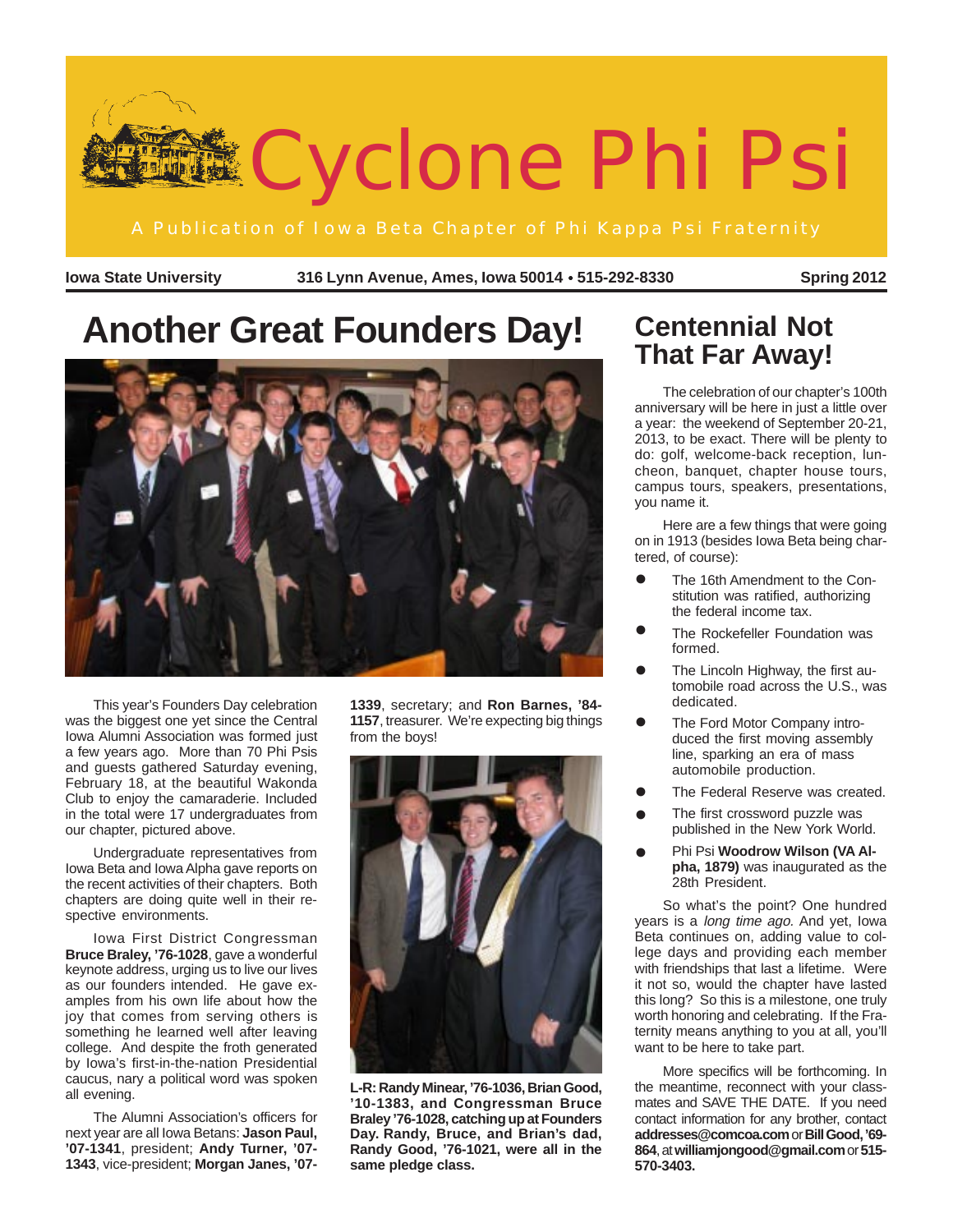## **Chapter Report, Spring 2012**



**April 14, 2012, initiates, L-R: Clayton Wright, 1420 (Hudson, Iowa); Tony Alleven, 1421 (Victoria, Minnesota); Xavier Cruz, 1422 (Guaynabo, Puerto Rico); and Alex Bumpus, 1423 (Broomfield, CO).**

#### **Recruitment and Initiation**

We initiated four men this spring, pictured above. We have initiated 100 members since our rechartering in 2007, and have completed our first year with a full house since the house renovation was completed in 2008.

We now have 51 members, and continue to use our resources, such as referrals, to recruit new brothers. You can contact our summer recruitment chairs, **Sean Determan, 1413** (seand@iastate.edu; 563-357-3693), and **Eric Lathrop, 1409** (elathrop@iastate.edu; 515-313-6997), with any recommendations for future brothers. All referrals will be promptly contacted and given careful consideration.

#### **Academics**

This past fall, the chapter achieved a 2.99 GPA, exceeding the all-Greek, all-men, and all-fraternity averages on campus. Those making the Dean's Team were: **Alex Avendano, 1393; Brenton Hankins, 1357; Tyler Johnson, 1360; Colton Kennedy, 1369; Tim Landwehr, 1381; Eric Lathrop, 1409; Ryan Page, 1408; Ryan Penney, 1397; Josh Redmond, 1373; Michael Rosenthal, 1401; Evan Todtz, 1361; Paul Troupe, 1402**; and **Nolan Vallier, 1355**. Spring semester grades were not available at press time.

Two of our men were awarded scholarships from the Phi Psi Foundation. **Nic Payne, 1403,** received the \$2500 Watkins Christian Scholar Award, which is granted to a graduate or undergraduate Phi Psi who inspires his peers to fulfill all aspects of the Phi Psi Creed by demonstrating the character of Jesus Christ, and is committed to advancing the Gospel within his chosen vocation. **Drew Warnock, 1404,** received a \$1,000 Solon E. Summerfield Scholarship, which is awarded based on academic standing and leadership and service to one's chapter, campus, and community, with emphasis placed on chapter leadership.

#### **Leadership Training**

In January, newly elected GP **Drew Warnock, 1404,** attended the President's Leadership Academy in Indianapolis, sponsored by the National Office. **Paul Troupe, 1402,** received a scholarship from the Phi Psi Foundation to attend the fiveday Undergraduate Interfraternity Institute in Bloomington, In-

diana, this summer, a leadership program sponsored by the North-American Interfraternity Conference. And, of course, several of our men attended weeklong sessions at the highly regarded American Leadership Academy in Cabo San Lucas last January and March (http://www.americanla.org).

### **Campus and Greek Community Activities**

Paired with the men of Sigma Alpha Epsilon and Delta Upsilon and the women of Kappa Delta and Alpha Omicron Pi, we had a good, competitive skit in Varieties. We had a great showing for Greek Week, with a pairing with Alpha Gamma Delta, Theta Chi, and Theta Delta Chi. Spirits were high the whole week as the chapter competed to gain third place in tournaments and first place in Olympics, the highest placing in both since our rechartering. The chapter also received the Cardinal Circle Award in Fraternal Excellence during Vespers. The men look forward to Homecoming next fall, with our pairing of Chi Omega and Theta Chi.

### **Philanthropy**

The Second Annual Phi Psi Sliders event brought in \$1,500 for the Boys and Girls Club of Story County. Brothers clocked in more than 1,000 hours of community service this year, with heavy participation in Dance Marathon, Relay for Life, and Adopta-Highway.

#### **Monday Dinner Guests**

We had another great semester of Monday night dinner guests. They were: **Jim Patton**, retired from ISU extension and now District Governor for Rotary, and his wife, **Diane**, Iowa

President of AAUW and former member of the ISU Foundation Board of Governors; **Jonathan Wickert**, Dean of the ISU Engineering College, and just recently named Provost; Dr. **Steven Rodermel**, professor in the department of Genetics/Development & Cell Biology; **Ed Banach**, Olympic gold medalist in wrestling, and his son, **Ross**; **Steve Good**, Director of Communication for Phi Delta Theta National (and son of our house directors, **Bill** and **Lindy Good**), his wife, **Tillie Good**, Director of Clubs for the ISU Alumni Association, and their two-year-old nephew, **Will Davidson**, son of Bill and Lindy's daughter, Anne; **Anthony Dickinson**, VP and Marketing



**J.J. Gardner, 1396, checks out the Olympic Gold Medal of Ed Banach, one of our Monday night dinner guests.**

Manager at Wells Fargo in Des Moines and member of the Board of Directors of the Boys and Girls Club in Des Moines; **Marc Harding**, ISU Director of Admissions; **Travis Ballstadt**, Digital Media Coordinator for the Engineering College; Dr. **Larry Ebbers**, Professor of Education Leadership and Policy Studies; **Stewart Burger**, who is in charge of special events at the Knoll, and who gave us a dinner etiquette lesson while we ate; and last, but certainly not least, **Con Short, '56-670,** and his wife, **Sandy**, who once again provided some wonderful Taylor Maid-Rites from their shop in Marshalltown. Phi Psi Gals attending our annual Valentine's Dinner were: **Ashley Davison**, daughter of **Burns Davison, '79-1079**; **Laura Waller**, granddaughter of **Bill Reinhardt, '46-428**; and **Katie Watson**, daughter of **Jim Watson, '70-882**.

#### **Graduation**

We congratulate this fall's graduates: **Austin Creswell, 1348; Michael Good, 1362; Timothy Landwehr, 1381; Bran-**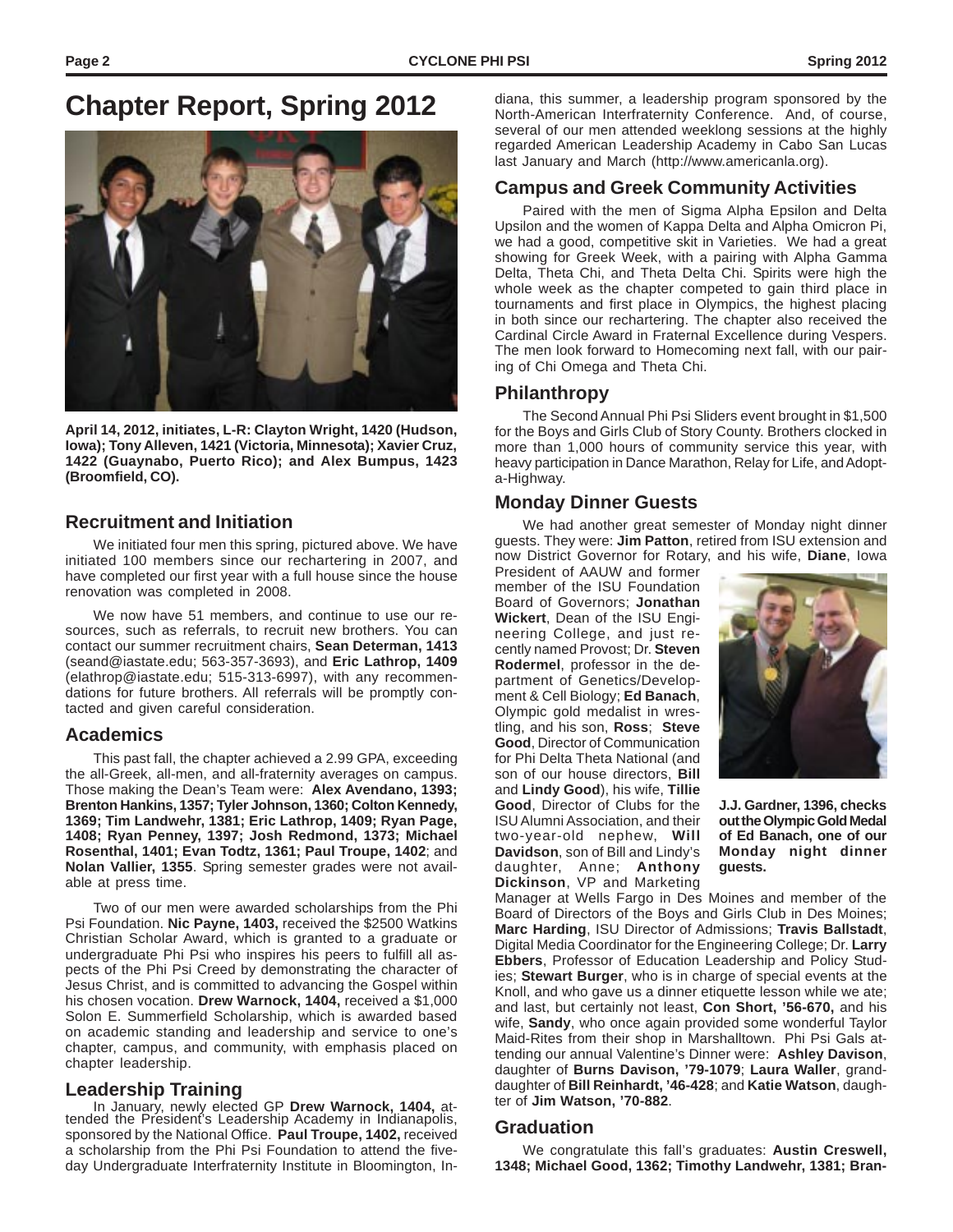**don Otto, 1371; Nolan Vallier, 1355;** and **Travis Ziemke, 1372**. We wish you the best of luck in your future endeavors, and thank you all for everything you have contributed to the chapter.

As the Iowa Beta Chapter continues to grow in numbers and to chalk up new accomplishments in philanthropy, brotherhood, scholarship, and leadership, we know we could never have done it without the continuous support from our alumni. If you find yourself in the Ames area, please stop by the chapter house to meet the collegiate brothers.

— Ryan C. Penney, 1397

### **Campus Involvement**

The chapter encourages its members to do more than just go to class and participate in chapter events. They are encouraged to become involved with campus organizations and activities that interest them. Here are some of the affiliations and roles through which our members contributed to the campus community this year:

**Michael Good, 1362,** was Men's Basketball Head Manager.

**Ryan Penney, 1397,** was a member of the National Association of Interpretation, Student Chapter; Xi Sigma Pi, a Forestry Honor Society; the Forestry Club of the Society of American Foresters, Student Chapter. He was an IFC Rho Gamma, and served as Banquet Planning Subcommittee Chair with Natural Resource Ecology and Management.

**Brian Good, 1383,** was a member of ISU College Democrats and Dub H, an ISU Hip Hop club.

**Anthony Schug, 1391,** was a member of the ISU Golf Club.

**Brandon Stodghill, 1388,** belonged to the ISU Juggling & Unicycling Club and the Institute of Industrial Engineers. He was an aide with Greek Week Central, and serves on the Community Development Committee for Dance Marathon.

**Tom Martin, 1412,** was a spirit captain with Greek Week Central, and a member of the Student Society of Landscape Architecture.

**Fernando Berrios, 1399,** belonged to the Puerto Rican Students Association, and was an IFC Rho Gamma.

**Ryan Page, 1408,** was a member of Alpha Kappa Psi business fraternity.

**John Gardner, 1396,** belonged to the Sales Engineering Club and the Institute of Industrial Engineers.

**Sam Cook, 1379,** was a member of the American Meteorological Society, Cyclone Alley, and the Student Alumni Association.

**Kyle McGreevy, 1380,** was a member of Veishea Corps.

**Mark Rissmann, 1414,** played first alto in the Concert Band, and performed as Cy the Mascot.

**William Higgins, 1395,** was a Cyclone Aide, a member of the Engineering Ambassador and Mentor Program, and an IFC Rho Gamma.

**Paul Troupe, 1402,** was an officer and webmaster with AirISU, and a member of Formula SAE, the Running Club, and the German Club.

**Nathaniel Kanellis, 1417,** belonged to the Archery Club.

**Nolan Vallier, 1355,** was a Student Teacher, and played in the Central Iowa Symphony and the ISU Brass Quintet.

**Brett Byriel, 1400,** served on the All-Greek Judicial Board.

**Andrew Augustine, 1377,** was Ambassadors Committee Co-Chairman with the Student Alumni Leadership Council; a committee member with the Fall Leadership Council and Iowa State Leadership Experience; and a member of the Supply Chain Club.

**Anthony Alleven, 1421,** was Publicity Chair with Minds of Tomorrow; Male President of Anders House; Industry Relations Chair with the Institute of Electrical and Electronic Engineers; and Treasurer of ISU Cube Club.

**Robert Diamond, 1407,** belonged to the Interior Design Student Association and the International Interior Design Association.

**Jimmy Cayer, 1387,** was Recruitment and Morale Leader with Dance Marathon, and a member of the American Meteorological Society.

**Brian Castro, 1386,** served on the Recruitment and Morale Committee for ISU Dance Marathon and the Foreign Issues/Policy Committee with ISU College Democrats. He was Recording Secretary and Public Relations Officer with MEDLIFE, and volunteered with the Student Global AIDS Campaign.

**Alex Avendano, 1393,** was president of the Society of Hispanic Engineers and Mexican American Engineers and Scientists; an Assistant Researcher with Undergraduate Research; and a member of the Puerto Rico Student Association and the Soccer Club.

**Andrew Allard, 1390,** belonged to the Association of General Contractors and the VEISHEA Central Committee.

**Evan Todtz, 1361,** was VP of Recruitment with the IFC Executive Council, and a Research Assistant with the Community & Regional Planning Department.

**Eric Lathrop, 1409,** belonged to the Marketing Club, the Gerdin Citizenship Program, and the Alpha Lambda Delta Honor Society. He was Intramural Chair for the Jones Floor of Eaton Hall.

**Francisco Murphy, 1418,** belonged to the Volleyball Club and the Puerto Rican Student Association.

**Jeffery Luhr, 1416,** served as Fundraising Director and Logistics Coordinator with the PrISUm Solar Car Team. He volunteered with Habitat for Humanity and the Catholic Student Community; was a member of the Ski Snowboard Club and the American Society of Mechanical Engineers; and played in the Iowa State Marching Band

**Nic Payne, 1403,** was a leader of Salt Company.

**Clayton Wright, 1420,** was a Student Leader of the ISU Navigators Organization.

**Michael Rosenthal, 1401** was a Connection Group Leader with the Salt Company

**Sean Determan, 1413,** was a Fundraising Committee Member for Dance Marathon.

**Colton Kennedy, 1369,** was on the Taekwondo Collegiate Nationals Team. He was an Expedition Leader with the Mountaineering & Climbing Club, and a member of Pi Tau Sigma Mechanical Engineering Honors Fraternity.

### **Introducing Our First Live-In Graduate Scholarship Advisor**

For graduate students preparing for a career in higher education, Iowa State offers a program ranked as one of the best in the country. Each year, approximately 30 students begin their graduate studies in ISU's Educational Leadership and Policy Studies (ELPS) program. To be admitted, each student must not only have a stellar undergraduate record, but must also secure an on-campus assistantship in an area related to higher educa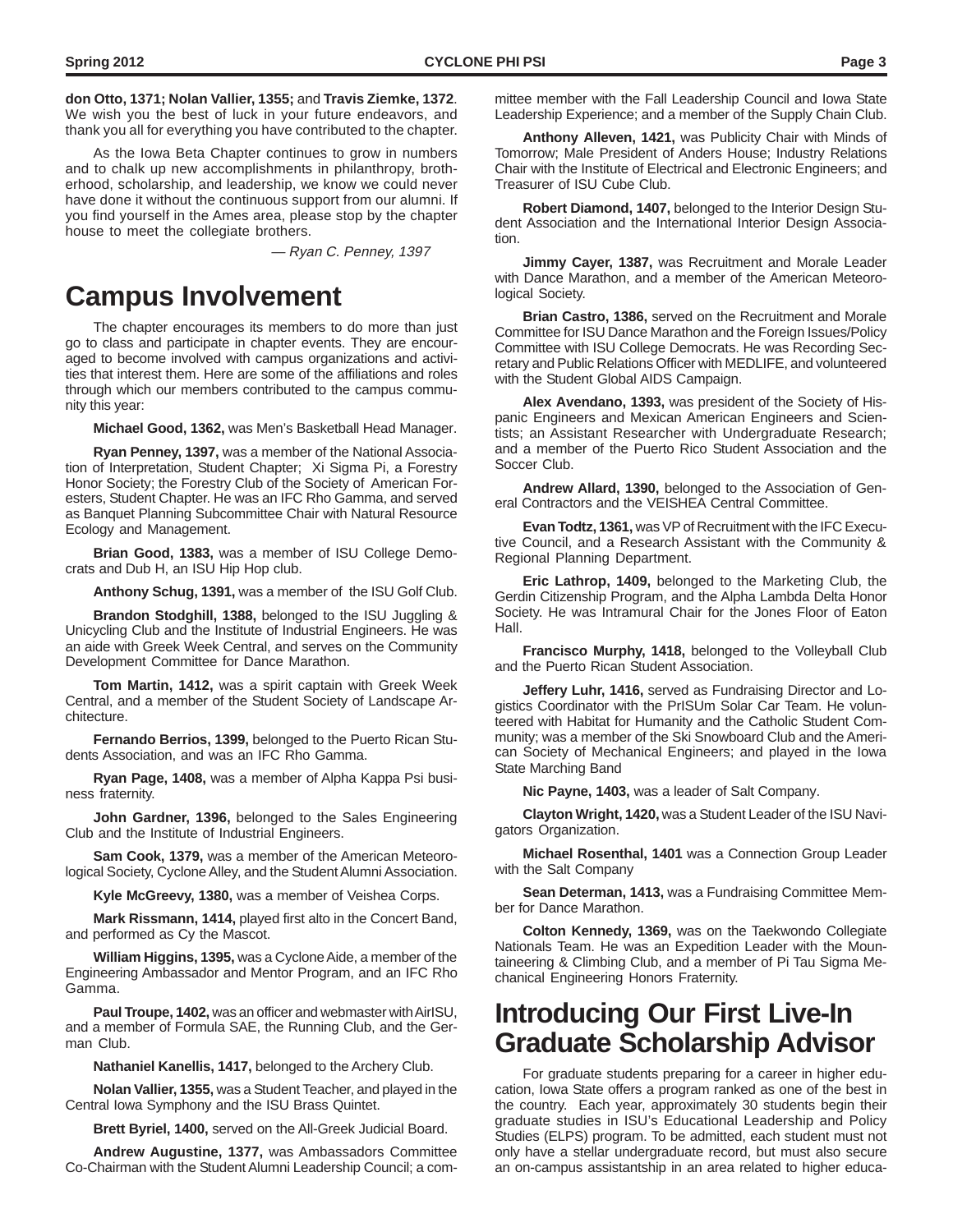tion: e.g., admissions, student services, health center, student counseling, Greek Affairs, department of residence, etc.

Since rechartering, we have been continually looking for ways to improve the living and learning experience available to our brothers. So it occurred to us: why not tap into the talent that comes to campus each year through the ELPS program. So, when the graduate school applicants came to campus last February to apply for next year's on-campus assistantships, with the blessings of the ELPS' department administration, we set up our own table and interviewed eight candidates interested in serving as a live-in graduate scholarship advisor at Phi Psi. And, fortunately, we were able to secure our top choice!



That person is **Scott Broady,** a 2009 graduate of Gustavus Adolphus College in St. Peter, Minnesota (psychology major, biology minor), who will begin his studies at Iowa State next fall. His oncampus assistantship will be working with Dance Marathon through the Student Activities Office. His duties at Phi Psi will be to help our members improve their academic performance, especially new members and those having scholastic difficulties. He will not be expected

to assist them with homework for specific classes, but to coach them on implementing good study habits, using their time effectively, and making sure they are aware of the many resources available on campus to help students with their studies. He will be supporting, not replacing, the chapter's scholarship chairman and committee. Scott will occupy the room in the northwest corner of the first floor. That room was used as a student room during the second year we were reopened, but more recently has been used as an office (or more accurately, a catch-all for miscellaneous stuff of little value).

Scott was an involved undergraduate at Gustavus, serving in various capacities in the student senate, the judicial board, and in several service and leadership programs. Perhaps most impressively, he co-founded the Sigma Alpha Epsilon Fraternity chapter, the first national fraternity on that campus, an experience that should make him a good sounding board for our members in areas other than just scholarship. Since graduation, Scott has been teaching and working with AmeriCorps in the Twin Cities area. We look forward to having Scott join our Phi Psi family next fall!

### **New House Director Named**



**Kim Carr-Clemons** will be our new house director (aka housemother) starting next fall. She is replacing Lindy and **Bill Good, '69-864**, who have served voluntarily as house parents since the chapter house reopened in fall semester, 2006.

Kim retired this spring from a 34-year teaching career at Eldora, Iowa, most recently teaching middle school art, home economics, and Spanish. She is married to Jack Clemons and they have three

grown sons, Adam, Aaron, and Alan. Although Kim and Jack will maintain their permanent residence in Eldora, while Iowa State is in session, Kim will spend most days and nights at the chapter house.

Lindy and Bill first met Kim when they served as house parents at Phi Delta Theta from 2003 to 2006. Kim's son, Adam, was  $-$  Continued on Page 5

in the Phi Delt chapter at the time, and it was through that connection that Lindy and Bill learned that Kim was hoping to be a housemother some day when she retired from teaching.

"It's sort of hard imagining not being the Phi Psi House Mom," says Lindy. "When Bill and I first returned to campus, the chapter had been gone long enough that none of the students on campus had even heard of Phi Kappa Psi. So it has been a real joy watching the



**Retiring house parents Lindy and Bill Good, '69-864, hanging with Cy (Mark Rissman, '11-1414) at the Phi Psi Sliders philanthropy.**

chapter grow from practically nothing into one of the better fraternities on campus. But the time is right for a change. We're getting more grandchildren, and we want to be freer to come and go."

Lindy and Bill will continue to live in Ames, helping to assure a smooth transition. Lindy will continue managing the Monday night dinner guest program, and Bill will continue as the chapter advisor. Be sure to welcome Kim next time you visit the chapter house.

### **Donor Boards and Room Signs Now Hang in Chapter House**

A board recognizing all brothers who gave \$1,000 or more to the Campaign for the Rebirth of Iowa Beta, conducted from

2005 through 2009, has now been placed on the north wall of the living room. The introductory paragraph reads as follows:

"The Iowa Beta charter was surrendered in 1999, and some may have thought that our strong band was broken. But on October 27, 2007, after a period of reflection and much work by the Fraternity's headquarters staff, chapter alumni, and student leaders, the Iowa Beta charter was returned. The complete renovation of the chapter house at 316 Lynn Ave., Ames, was a critical part of the chapter's rebirth. Those brothers who contributed \$1,000 or more to the cause are listed below:"



**Darrel Toms, '52-564, from Sacramento, California, stopped to visit the chapter house in May, while traveling through Iowa. Here, he checks out his name on the board honoring 2011 donors.**

Brothers' names are then listed in broad giving categories, followed by words from the Phi Psi song that seem to summarize the spirit and results of the Campaign about as well as any words could:

"Our strong band can ne'er be broken, Form'd in old Phi Psi, Far surpassing wealth unspoken, Seal'd by friendship's tie. Amici usque, ad aras, Deep graven on each heart, Shall be found unwav'ring, true, When we from life shall part."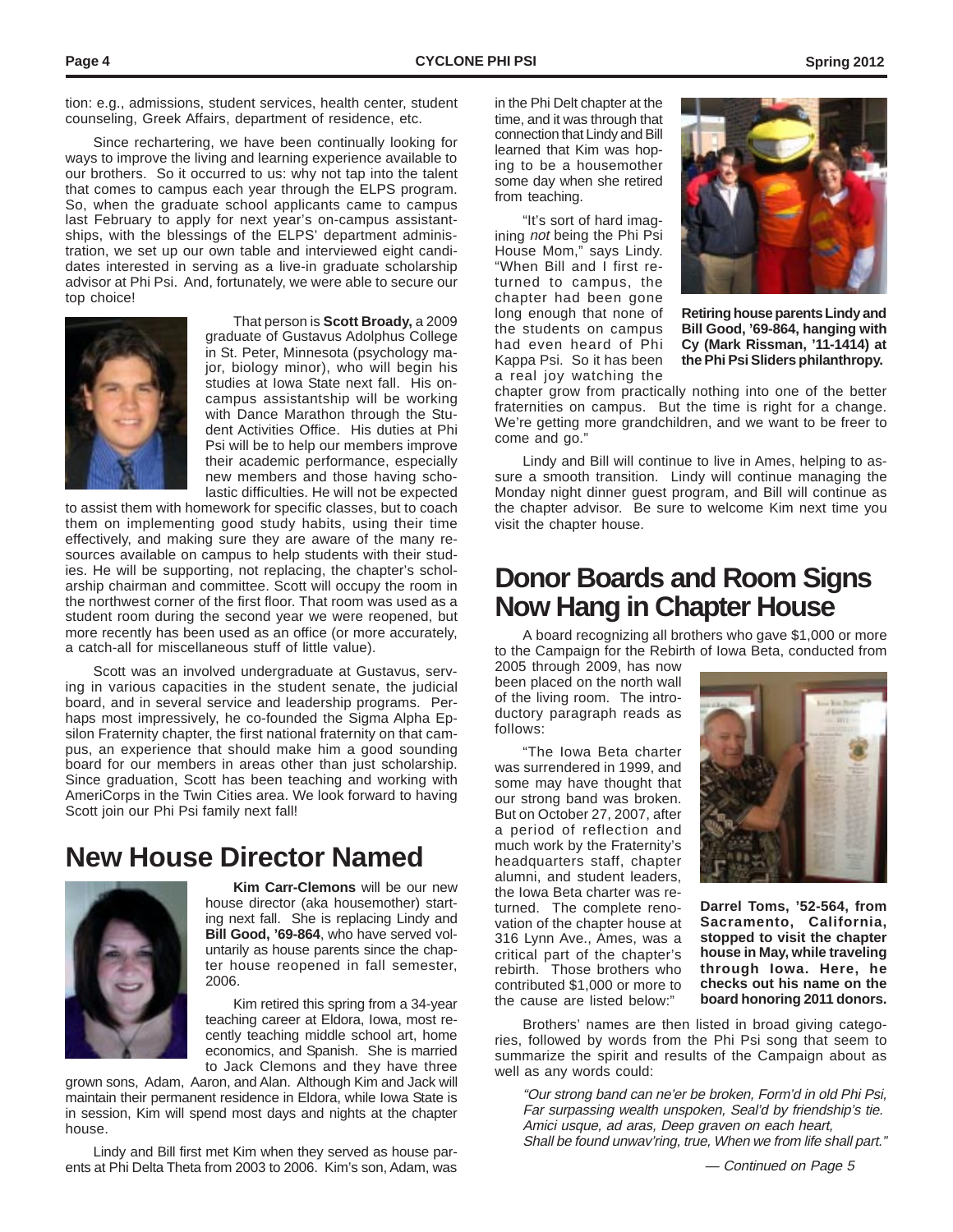Fifteen room plaques have also been placed to recognize **Chapter and Alumni Officers** alumni whose gifts to the Campaign, collectively, constituted approximately 75% of the dollars raised. (Thanks to **Jeff Haynes, '88-1214,** with Custom Awards & Embroidery in Des Moines for helping select these.) Those rooms, and alumni, are as follows:

Living Room — **Dennis L. Stanley, '70-893** House Director's Room – **William J. Good, '69-864** and  **Lindy Good** Library — **J. David Pepper, '81-1108**, and **Katy Pepper** Trophy Room — **R. Lynn Johnson, '57-681** Foyer — **Thomas J. Miller, '69-873** Dining Room — **William H. Reinhardt, Jr., '46-428** Entertainment Room — **The Bushnell Family: Frederic R., WI Gamma '19-311; Malcolm W., IL Delta '52-703; Frederic R., Jr., '49-503; Frederic R. III, '73-958; John B., '74-985; Cade J., '78-1048; Ned and Tom** Kitchen – **James R. Reynolds, '71-930,** and **Carla Reynolds** Study Room — **David A. Carlson, '62-758** Study Room — **Richard L. Havran, '73-943**, and **Laura Havran** Study Room — **David E. Anderson, '73-945**, and  **Karen Anderson** Study Room — **Alan Koch, '74-988** Study Room — **Randall L. Minear, '76-1036** Study Room — **Mark C. Kilmer, '78-1044** Study Room — **Miles G. Moore, '80-1103**

Finally, placed on the north wall of the living room, next to the board representing the Campaign contributors, is a board listing the names of all brothers who gave any amount to any of the Iowa Beta funds during 2011. Because of the importance of regular alumni support, this board will be updated each year to list those brothers who gave during the preceding calendar year.

A big THANK YOU to all who contributed to the Campaign in any fashion and to those who continue to support the chapter on an annual basis.

#### **Spring Semester Officers**

| AG (Corresponding Secretary)  Ryan Penney, '10-1397 |  |
|-----------------------------------------------------|--|
|                                                     |  |
|                                                     |  |
|                                                     |  |
|                                                     |  |
| Phu (Sergeant-at-Arms)  Fernando Berrios, '10-1399  |  |

#### **Corporation Board**

| randy.minear@terrus.com, 515-201-9996  |  |
|----------------------------------------|--|
|                                        |  |
| mg.moore1@yahoo.com, 630-362-1640      |  |
|                                        |  |
| ryan.biller@gmail.com, 214-277-9283    |  |
|                                        |  |
| ddfuller@qwestoffice.net, 515-224-1551 |  |
|                                        |  |
| jpgraben@up.com, 402-680-8080          |  |
|                                        |  |
| thassel@gmail.com, $308-520-3848$      |  |
| Advisors                               |  |

#### **Advisors**

|  | williamjongood@gmail.com, 515-570-3403 |  |  |  |  |  |  |
|--|----------------------------------------|--|--|--|--|--|--|
|  |                                        |  |  |  |  |  |  |

- Faculty Advisor.................................Dr. Craig Anderson, Indiana Zeta '74 caa@iastate.edu, 515-294-0283
- Chapter Finance Advisor........................................Nick Dodson, '09-1363 nvdodson@gmail.com, 641-919-6757<br>overning Board Advisor.........................Josh Jensen, '07-1336

Chapter Governing Board Advisor..........................Josh Jensen, '07-1336 jensen.joshua.d@gmail.com, 712-304-0374

#### **Cyclone Phi Psi**

| williamjongood@gmail.com, 515-570-3403 |                      |
|----------------------------------------|----------------------|
| <b>Ilnderaraduate Editor</b>           | Ryan Penney '10-1397 |

Undergraduate Editor...........................................Ryan Penney, '10-1397 rcpenney@iastate.edu

#### **Webmasters**

| ryan.biller@gmail.com, 214-277-9283 |  |  |
|-------------------------------------|--|--|
|                                     |  |  |

thassel@gmail.com, 308-520-3848 ...Morgan Janes, '07-1339 mjanes88@gmail.com, 402-657-3190

### **Spotlight on David C. Garfield, '47-443**

(Editor's note: While our Spotlight articles generally feature alumni from various eras, in light of our upcoming Centennial, we are focusing on alumni who have not only had interesting careers, but who can shed some light on chapter life during its earlier years. Last issue, we featured Richard C. McRoberts, '36-245, our chapter's oldest living alumnus. For this issue, we asked David Garfield to write about his life and Phi Psi experiences. Following is David's response.)

I grew up in Ames in the years before World War II, and held part-time jobs at what was then ISC, earning 15 cents per hour. The school had less than 10,000 students. I attended the football games at the old stadium, located just west of what later became Friley Hall. The school had strict standards of behavior, and every year a few students were suspended for drinking. There — owners. Most of our neighbors were af-  $\overline{C}$  - Continued on Page 6



were close to no student automobile owners. Most of our neighbors were af-

filiated with the school in some way. Considering I was just a youngster, I was fairly familiar with Iowa State as it existed in those days.

World War II began in Europe in 1939, and the Japanese attacked Pearl Harbor in December 1941, fully engaging the U.S. in the conflict. The country was galvanized by a sense of outrage, and prosecuting the war in Europe and the Pacific was our primary focus for the next several years. At least two training programs at Iowa State brought hundreds of servicemen into Ames. The older I got, the more desperately I wanted to take part. I finally persuaded my father to sign for me to join the Navy when I was 17; I got in on the tail end of the conflict, with no contact with the enemy.

I was discharged from the Navy early in 1946. I had always assumed that I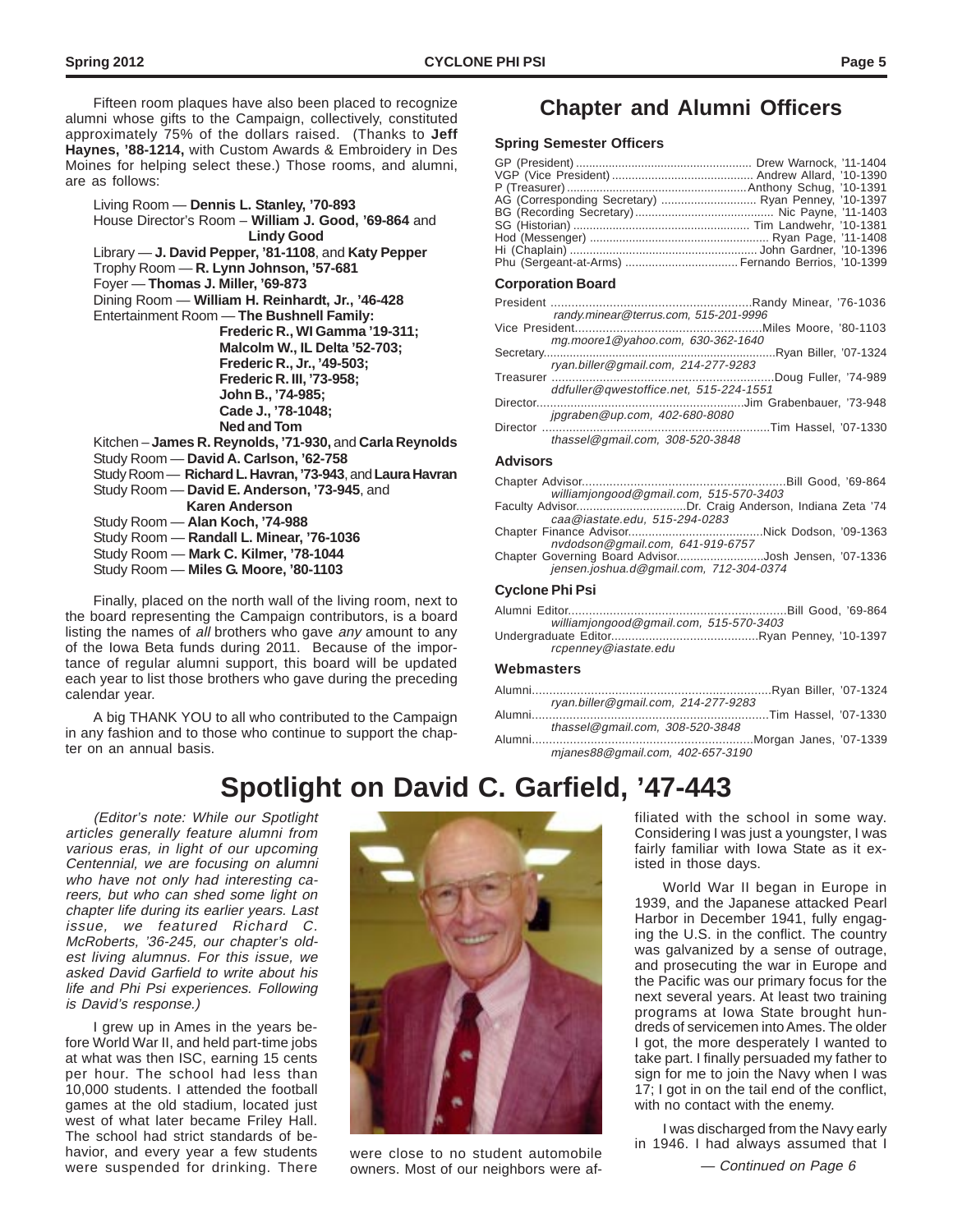would attend Iowa State, and I thought it would make sense to apply for the fall quarter. Meanwhile, I got a job working on the construction of temporary buildings at Pammel Court, which were intended to provide housing for married students. What a change for the school! A number of temporary classroom buildings were erected wherever they would fit on the main campus. The student population had mushroomed as a result of the GI Bill, under which the government absorbed the cost of tuition, books, and fees for returning veterans, and paid a living allowance which I remember as being \$65 per month. That doesn't seem like much by today's standards, but was typical of monthly rates for room and board. You got one month of GI benefits for each month served in the military.

My father and uncle had both attended the University of Iowa and joined Iowa Alpha Chapter of Phi Kappa Psi. My older brother, Ted, had enrolled at Iowa State for one quarter before he joined the Army Air Corps, and I believe he had joined Iowa Beta by the time I entered school. I participated in rush, was duly pledged, and was initiated into membership the following spring. Almost all our initiated members were veterans, but about half the pledges were straight from high school. How different our membership was, compared to pre-war times! One member was 28, and had been a commander in the Navy. We had several Air Corps veterans who had been Captains, a Major or two, and our share of foot soldiers. Some of them had seen lots of action.

(Editor's Note: David's father, Theodore G. Garfield, served as Chief Justice of the Iowa Supreme Court. Until very recently, his 28-year tenure was the longest in the history of the Court.)

The house was overflowing. An alumnus who was an advisor to the chapter owned a store in town, and offered space to us for an annex. This was in the basement of the store, and was duly named "The Sewer" by the dozen or so members who lived there. We had good members who achieved highly, notwithstanding some pretty raucous behavior at times. I was doing well academically and in campus activities. One of our members was editor of the 1946 Bomb, the student yearbook, and during my sophomore year I succeeded him as editor of the 1947 edition. Thereafter, I became editor of the Iowa Scientist, a monthly school publication, and along the way I served as student representative to the Curriculum Committee and president of the student body in the Division of Science. I was active in the chapter, serving as GP and prior to that in other offices. (I was pleased to welcome my younger brother, John, into the chapter. Both Ted and John have since passed away. I received some recognition academically, being named to Phi Kappa Phi, Cardinal Key, and some other honoraries. Upon graduation, I became a Rotary International Foundation Fellow, which offered a good scholarship to study abroad. I chose McGill University in Montreal, Canada.

I knew since high school that I wanted to work abroad. After leaving McGill in 1951, I revisited Ames and called on some of my former professors. These men had pressured me to become an academic, which did not fit with my own game plan. As it happened, an executive from Ingersoll Rand Company, an Iowa State graduate from 1910, was at Iowa State on a recruiting mission. My professor friends introduced us, and by mid-afternoon I was an employee of IR, with the understanding that I was going abroad. After a year in New York as a cadet engineer, I became the company's representative in Japan and several other far-eastern countries. This turned out to be a great opportunity, since the Japanese were trying to rebuild after the war, and wanted the state-of-the-art machinery (which we produced) required for the oil refineries, chemical plants, electrical generating plants, etc., that they were building. We also made a variety of construction and mining machinery. I have some interesting memories of all of this. I was in Korea during the Korean War, supporting our machinery in a tungsten mine near the 38<sup>th</sup> parallel. We made tools, and I visited Toyota when they had one factory and were producing eight vehicles an hour. It was beyond belief what they ultimately accomplished.

In 1959, I was reassigned to the United Kingdom, where we were building a substantial factory to supplement our existing plant. This was another good break for me, because we had a new president and a new chairman in New York, who were determined to greatly increase the company's emphasis on international business. They visited us from time to time, and I was able to offer some relevant advice. To my surprise, since I had expected to spend many years in Europe, I was called back to New York in 1960 and appointed a vice president with responsibility for our foreign activities. I was 33 at the time, so this was pretty heady stuff. We had about 20 subsidiary companies abroad, and during the next few years we added at least 10 more. Our business grew accordingly. I was all over the place, traveling more than half the time. I was elected to the board of directors in 1964, because my 64-year-old chairman wanted

some younger members, and chose me for this purpose. From this point on, I was less involved with the international business and was part of the general management. I had somewhat of a reputation in the international area, and continued to be involved with things like the President's Export Council. I met several US presidents, beginning with Gerald Ford.

As a career employee, I became executive vice president, vice chairman, and finally president. During this time, I became a director of two other large companies, one involved in mining and the other in the pharmaceutical business. This was a plus for me, as I was able to continue my career after retiring from Ingersoll Rand.

On the personal side, I had married a lovely girl, Lynn, that I had met in New York before leaving for Japan. We lived without air conditioning or central heating, but had one or more maids. Three of our children were born in Japan, and one more after we returned to the USA. Two were boys, but neither pledged Phi Psi. After retirement, we relocated to John's Island Club in Vero Beach, Florida, a beautiful place with two-anda-half miles of ocean beach, three golf courses, tennis, squash, and croquet courts. Lynn passed away in 2002, and I subsequently married Louise. She had been married to an Exxon executive who had been heavily involved with their international activities, came to John's Island about the same time we did, and died a couple of years after Lynn. Louise and I are in reasonably good health, and have been averaging at least two trips abroad each year, along with some domestic travel. We have all the activities we could possibly ask for here in Vero Beach.

I am really pleased to hear of the revival of the Iowa Beta Chapter, the renovation of the house, and the resurgence in membership. My years there were a big part of my youth, and the source of some great memories.

(Editor's note: David may be reached at 180 Oleander Way, Vero Beach, FL 32963. Call 772-231-6463, or send e-mail to dcg62827@aol.com.)

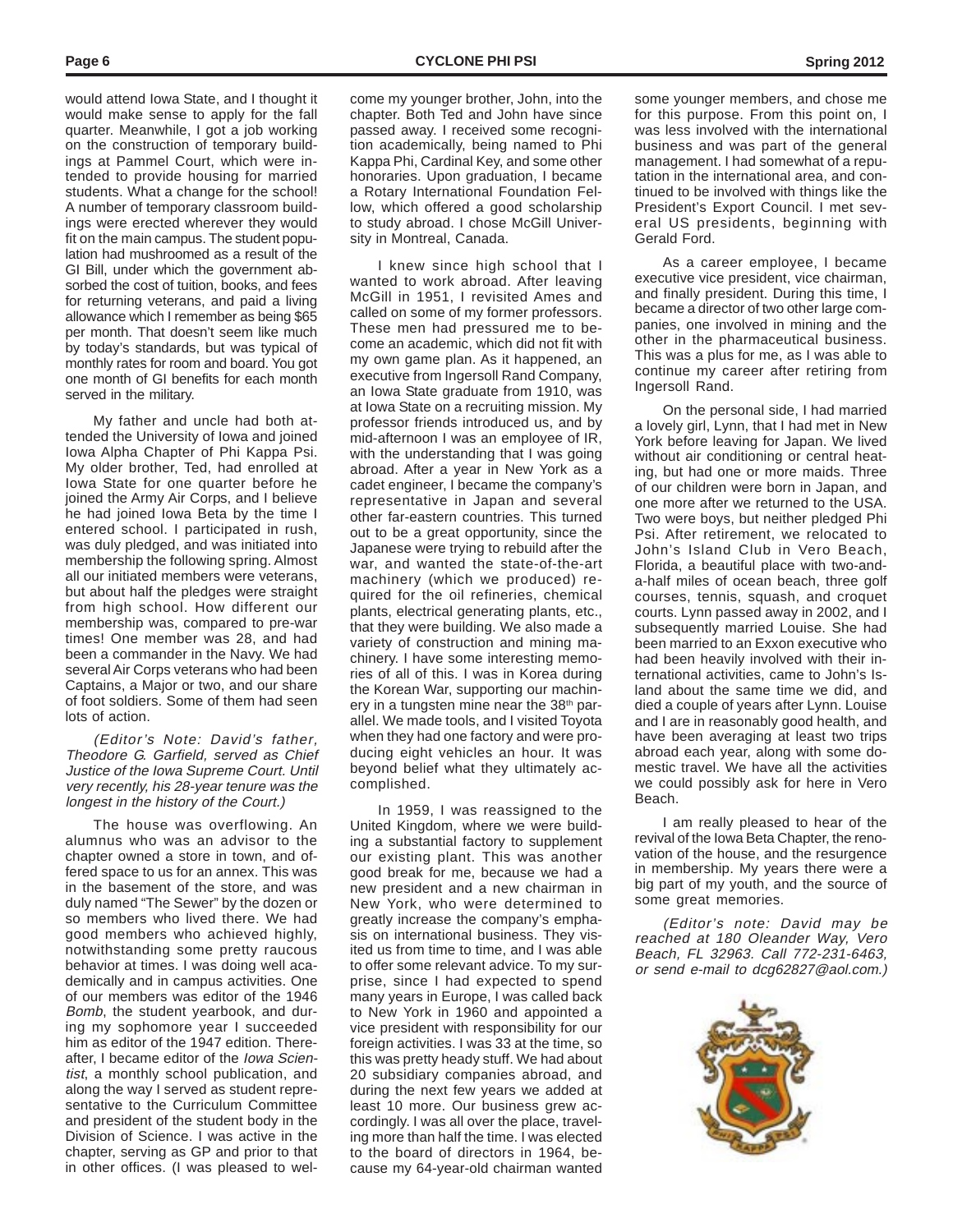### **Obituaries**



**George H. Andrew, '41-314**, of Knoxville, Iowa, died December 24, 2011. He was born in 1922 in Des Moines, graduated from Roosevelt High School, and attended Iowa State University. He enlisted in the Army Air Force during World War II, and served four years with the 12th Weather Squadron in Africa, Italy, France, Germany, Austria, Hungary, and Yugoslavia. George received his Doctor of Optometry Degree from Illinois College of

Optometry in 1949. That same year, he married LaVonne Kirk. He opened his optometric office in Knoxville in 1950, and practiced until his retirement in 2000. Additionally, he served as an optometric consultant for the Veterans Administration for 45 years. George was sincerely committed to the people and community of Knoxville. He was a member of St. Anthony Catholic Church, and served as a parish trustee for 40 years. George served on the Knoxville City Council, and was past president of the Knoxville Chamber of Commerce, Pine Knolls Country Club, Rotary Club, Knoxville Area Community Hospital board of directors, and was a 41-year member of the Iowa State Savings Bank board of directors. In 1961, he received the Knoxville Community Service Award. George served as president of the Iowa Optometric Association, and was named Optometrist of the Year in 1973. He was a lifetime member of the Iowa Optometric Association, American Optometric Association, Knights of Columbus, American Legion, and Veterans of Foreign Wars. He is survived by his wife, LaVonne; a daughter, Mary Kay; a son, Michael; six grandchildren; and six greatgrandchildren.



**George G. Cary, '43-362**, of Lotus, California, passed away on January 24, 2012. He was born in Dubuque, Iowa, in 1924, graduated from Dubuque Senior High in 1942, and attended ISU until WWII interrupted his studies and he served in the Army Air Corps. George and his first wife, Barbara, came to the Coloma Lotus Valley in 1968, and purchased a small

campground from friends John and Lois Orr. They built Ponderosa Park Resort, with their home on the top floor of the oldfashioned country store. The store became a local gathering place, where community affairs were discussed and the Coloma Lotus Volunteer Fire Department was organized. George served as the fire department's first chairman of the board. Fire trucks were dispatched via a local "phone tree" that originated at Ponderosa Park. About this same time, George became the chairman of the Gold Discovery Days committee that put on the parades and activities for the January gold discovery celebration. He persuaded then-governor Ronald Reagan to serve as the parade marshal and ride his horse in the parade. He and other local merchants formed the Coloma Lotus Merchants Association, the forerunner of the current Coloma Lotus Chamber of Commerce. Following the deaths of Barbara and his friend William Jones, George and Mary Jones decided in 1996 to continue their longtime friendship as husband and wife. Mary had succeeded George as chairman when the Fire Department consolidated with County Fire. George is survived by Mary; Barbara's children, Melissa Gatenby and James Praytor; and Mary's children, Kristine Rankin, Margaret Jones, Donna Foster, Susan Lewis, David Jones, and Bill Jones. He also leaves many grandchildren, great-grandchildren, and nieces and nephews, all of whom he adored.

**Robert A. Smith, '45-399**, of Cincinnati, Ohio, died February 20, 2012. He was born in 1925, and served in the Navy during WWII. His wife, Mary Jo, preceded him in death. He is survived by children Holly Reckman, Bill Smith, Tom Smith, Peg Groene, Jeff Smith, and Robin Kemp; 12 grandchildren; and 4 great-grand-

children. According to his family, "Even though his death was sudden and unexpected, we find comfort in knowing that he did not suffer and is now reunited with our mom. Dad loved our Skyline Chili, and had some for dinner the evening of his passing. Too bad he didn't get to enjoy a last Miller Genuine Draft (always served in a room-temperature glass) along with it. He was buried next to mom in his Navy uniform, in a flag-draped coffin with military honors and Taps being played. It was quite touching, and he would have been so pleased. We truly consider him one of 'The Greatest Generation.' Thanks for being a part of his life."



**James L. Atherton, '48-492,** of Cedar Rapids, Iowa, passed away on December 11, 2011. James was born in Cedar Rapids in 1927. He joined the U.S. Navy, and while attending electronics school received a fleet appointment to the U.S. Naval Academy. But at the end of WWII he chose to attend Iowa State, graduating with a B.S. in Mechanical Engineering and Dairy Science. He was a

member of Pi Tau Sigma, Phi Kappa Psi, and Alpha Phi Omega fraternities. He married Barbara Hart Butterfield in 1950; she passed in 2005. In 2008, he married Skippy Bell. James was active in football, basketball, track, band, and the math club. He loved hunting, fishing, camping, and spending time with his children and grandchildren. He was a lifelong supporter of the Boy Scouts, attaining the rank of Eagle Scout and serving as chairman of the Potawatomi BSA council. He was active in the Rotary Club, having served three terms as president for two chapters. In August 1951, he took a job with Carnation Company as a management trainee for the Evaporated Milk Division, and, after 40 years service, retired as superintendent of the Instant Products Division. James is survived by Skippy; his brother, Paul; his four children, Diane Manglani, Cindy Fortmann, and Douglas and David Atherton. He also leaves behind stepchildren Dana McManus and Jim and John Bell; seven grandchildren; two step-grandchildren; and one stepgreat-grandchild.

**James T. Hayes, Jr, '50-526**, of Des Moines, passed away on January 25, 2012. Jim was born in Des Moines in 1931, graduated from East High School, and attended Iowa State. Following service in the Air Force, he returned to Iowa State, where he met Patricia Stiff. Jim and Pat were married in 1954. They raised their family in Ames and then in Urbandale. Starting in 1956, Jim



worked continuously in eminent domain appraisal and acquisition, first for the Iowa Highway Commission and then for Iowa Appraisal and Research Corporation. From 2000, he worked on his own as a Review Appraiser, and he was Chief Appraiser with JCG Land Development Services. Jim was proud that he trained a number of eminent domain appraisers to keep up the tradition of good, honest work. He was most proud of his good family, good kids, and good grandkids. Jim is survived by his wife, Patricia; daughters Diane Creviston and Judith Cosimini; and son Jeffrey Hayes. He is also survived by seven grandchildren and four step-grandchildren. Diane recalls, "Dad was active as an alumni advisor in the early 1960s, when we still lived in Ames. I remember a fraternity trip to Spirit Lake when I was a little girl: Dad and Mom were along as chaperones (I guess I was the mascot), since there were co-eds along as well. Some of his interests and activities included serving as a lifeguard at Lake Aquabi, log rolling, fishing, local railroad history, photography, airplanes (he built and flew both models and two full-size aerobatic biplanes), cross-country skiing, bicycling, wine-making and appreciation, family history, theology, traveling in the U.S., Europe, and China, vacationing with his family, and spending time with his grand